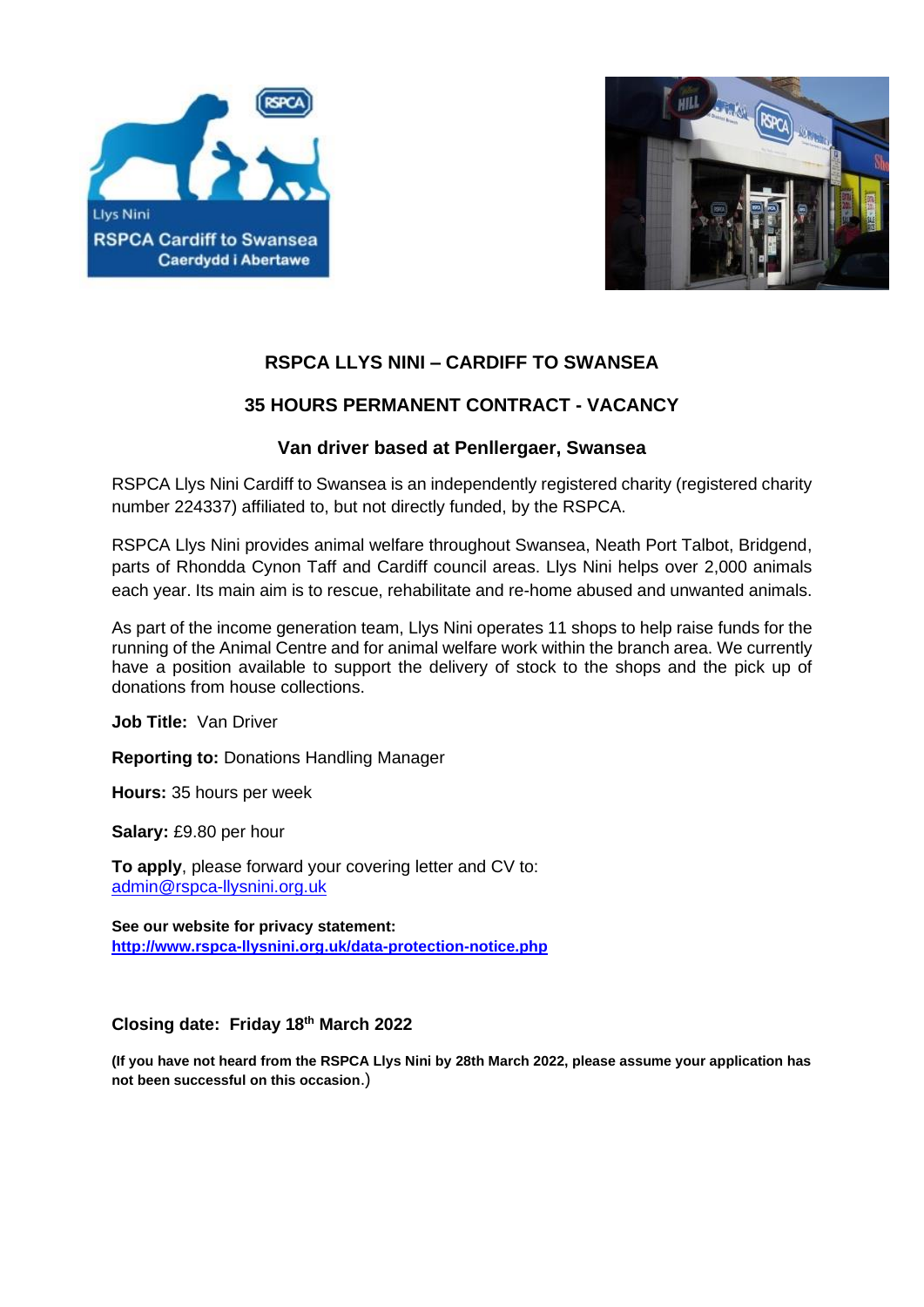## **RSPCA LLYS NINI – CARDIFF TO SWANSEA**

## **Job Description**

## **35 HOURS PERMANENT CONTRACT**

#### **Van driver based at Penllergaer, Swansea**

#### **Job summary:**

Van driver based at Penllergaer Swansea, but covering the Centre and the 11 shops in the branch area from Carmarthen to Cardiff.

#### **Main purposes of the job:**

- To complete collections of stock to and from donor's homes.
- To facilitate movement of stock throughout the organisation.
- In conjunction with the Donations handling Manager and Area Shop Manager, plan, organise and ensure the efficient movement of stock between the storage areas, shops, donors and customers and is done in a timely and safe manner.
- Ensure the highest level of customer service, productivity and efficiency at all stages of collection and delivery of the stock.
- Prepare and complete all daily and weekly administration to the highest standards accurately and on time.
- Manage and motivate volunteers both on the vans and in the shops
- Ensure regular maintenance and upkeep of the vehicles to include the weekly cleaning of the vehicle.
- Always promote and source stock donations from customers and local community
- Ensure the security of stock donations work equipment.
- To comply with Health and Safety policies and RSPCA Llys Nini driving policies.
- Activately participate in two way communication sharing and exchanging relevant and appropriate information with the Donation Handling Manager, Area Shop Manager, Shop Managers, and management.

#### **Key responsibilities**:

- Stock
	- o Moving high volume of and bulky stock at times
	- $\circ$  Move stock to the shops where required as directed by the shop manager
	- o Ensure stock is stored in the appropriate location, tidily and safely